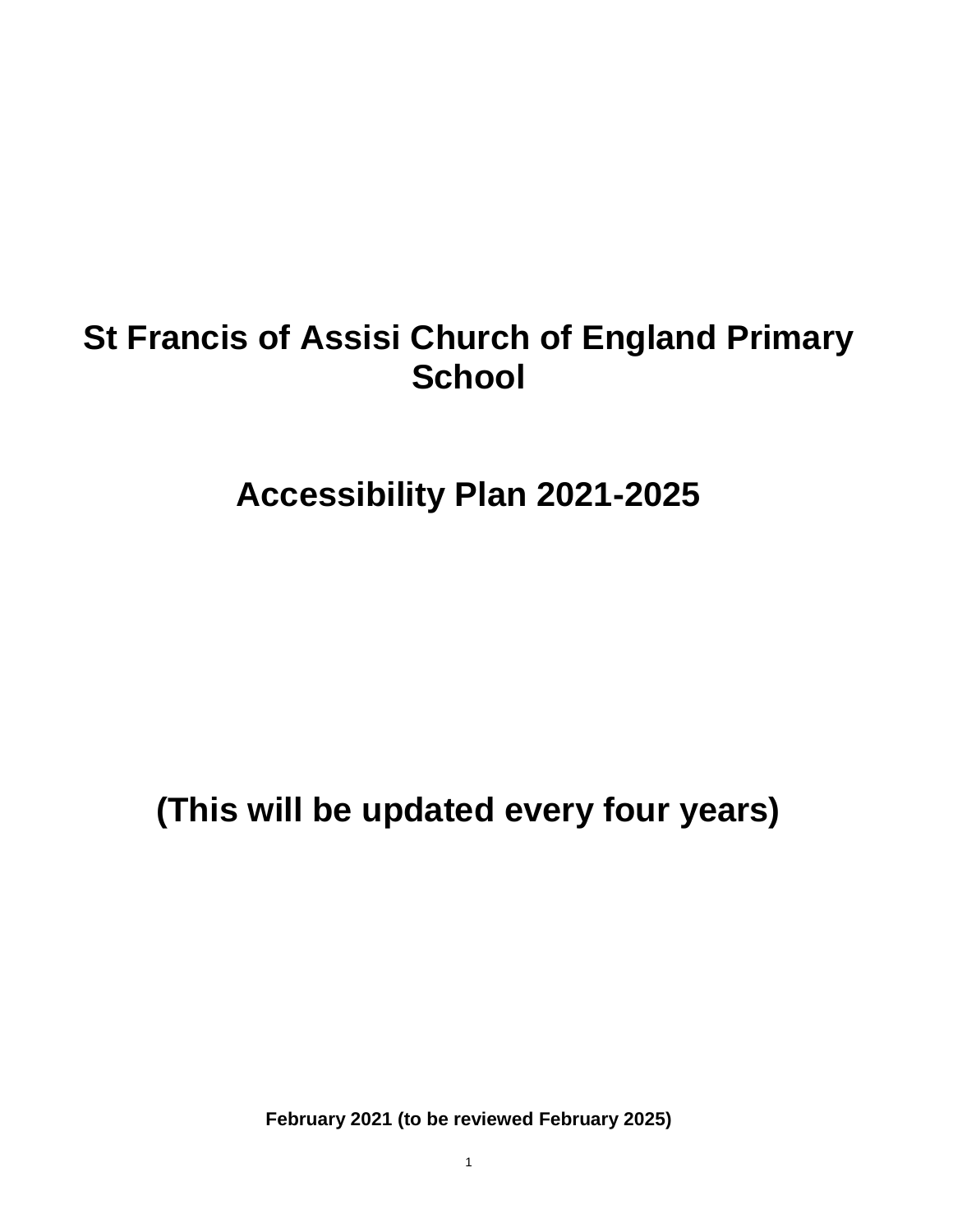## **The Purpose of this Plan**

This plan shows how St Francis of Assisi Church of England Primary School intends, over time, to increase the accessibility of our school to support equality for all, including staff, parents/carers and visitors.

## **'Equality Act 2010 and Schools' Guidance Key Points.**

The Equality Act 2010 provides a single, consolidated source of discrimination law. It simplifies the law and it extends protection from discrimination in some areas. As far as schools are concerned, for the most part, the effect of the current law is the same as it has been in the past – meaning that schools cannot unlawfully discriminate against pupils because of their sex, race, disability, religion or belief or sexual orientation. In **May 2014,** The Department for Education produced a non-statutory, advisory document for school leaders, school staff, governing bodies and local authorities. It was produced to help schools to understand how the Equality Act affects them and how to fulfil their duties under the Act. The Act makes it unlawful for the responsible body of a school to discriminate against, harass or victimise a pupil or potential pupil:

- in relation to admissions
- in the way it provides education for pupils
- in the way it provides pupils access to any benefit, facility or service
- by excluding a pupil or subjecting them to any other detriment.

According to the Equality Act Advice Document:

- *Decision makers in schools must be aware of the duty to have "due regard" when making a decision or taking an action and must assess whether it may have particular implications for people with particular protected characteristics.*
- *Schools should consider equality implications before and at the time that they develop policy and take decisions, not as an afterthought, and they need to keep them under review on a continuing basis.*

## **Protected Characteristics and Association**

It is unlawful for a school to discriminate against a pupil, prospective pupil or another person with whom a pupil is associated by treating them less favourably because of their:

- sex
- race
- disability
- religion or belief
- sexual orientation
- gender reassignment
- pregnancy or maternity

## **Equality Information and Objectives**

Throughout all aspects of the curriculum, St Francis of Assisi Church of England Primary promotes tolerance and friendship and we share an understanding of a range of religions and cultures through the York Diocesan RE syllabus. Our Collective Worship themes follow a range of topics linking to SMSC, Christian Values and British Values. Our Behaviour and Anti-bullying Policies, assemblies dealing with relevant situations and involvement with the local communities, enable pupils to address equality issues. We welcome engagement with all staff members, parents and, of course, pupils if issues were to arise. At St Francis of Assisi Church of England Primary School, we recognise that the public sector equality duty has three aims and they are to: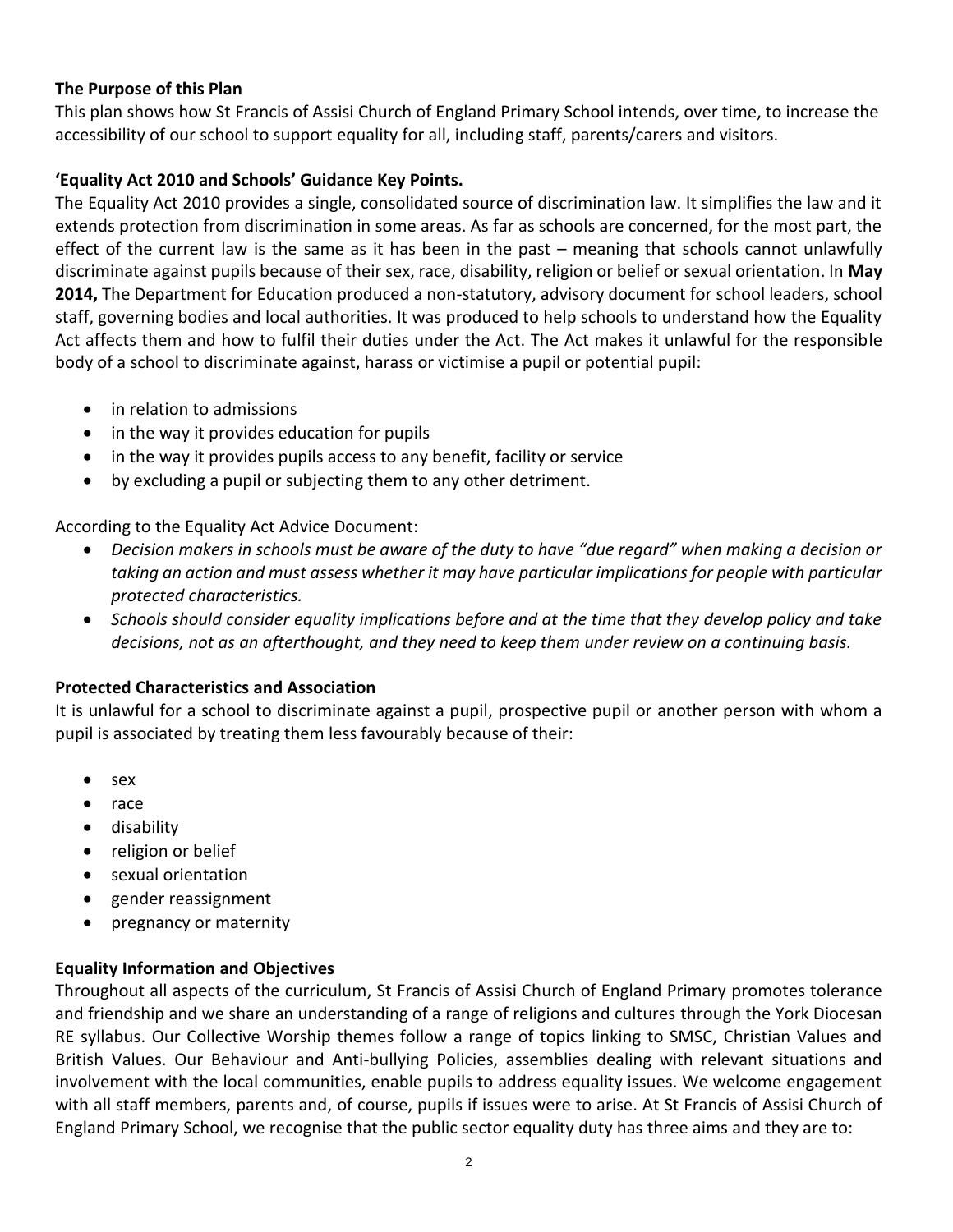- Eliminate unlawful discrimination, harassment and victimisation and other conduct under the Act
- Advance equality of opportunity between people who share a protected characteristic and those who do not
- Foster good relations between people who have a shared characteristic and those who do not.

The Leadership Team and Governors at St Francis of Assisi Church of England Primary School will annually resource, implement and review the accessibility plan as necessary with regard to the protected groups under the Equality Act (race, disability, gender, gender re-assignment, age, pregnancy and maternity, marital status, religion and belief and sexual orientation).

We aim to provide the best education for all at St Francis of Assisi Church of England Primary School. The ethos of our school clearly reflects our commitment to fully including, respecting and supporting all members of our school community whatever their cultural background, belief, gender, race or disability.

This plan will be published on our website. It will also be made available on request to any current or prospective parent who requests it. We will also hand this plan to any parent of a child with disabilities who makes an enquiry about a place for their child at the school. This plan will also be made available to any member of staff or applicant for a post at the school who requests it.

## **Related documents:**

- School Vision and Values
- Equality Policy
- SEND Policy
- Behaviour and Anti-Bullying Policy
- Child Protection Including Safeguarding Policy
- Curriculum Policies

## **Current Range of known disabilities:**

At present we have no wheelchair dependent pupils but some family members use a wheelchair or have mobility difficulties.

The school has children with a range of disabilities which include moderate and specific learning disabilities and medical conditions.

## **St Francis of Assisi Church of England Primary School Accessibility Planning Responsibilities:**

- 1. **Increase access for all pupils to the school curriculum** (this includes teaching and learning and the wider curriculum of the school such as participation in after-school clubs, leisure and cultural activities or school visits).
- 2. **Improve access to the physical environment of school** (this includes improvements to the physical environment of the school and physical aids to access education).
- 3. **Improve the delivery of written information for all** (this will include planning to make written information that is normally provided by the school to its pupils available to disabled pupils). The information should take account of pupils' disabilities and pupils' and parents' preferred formats and be made available within a reasonable timeframe.